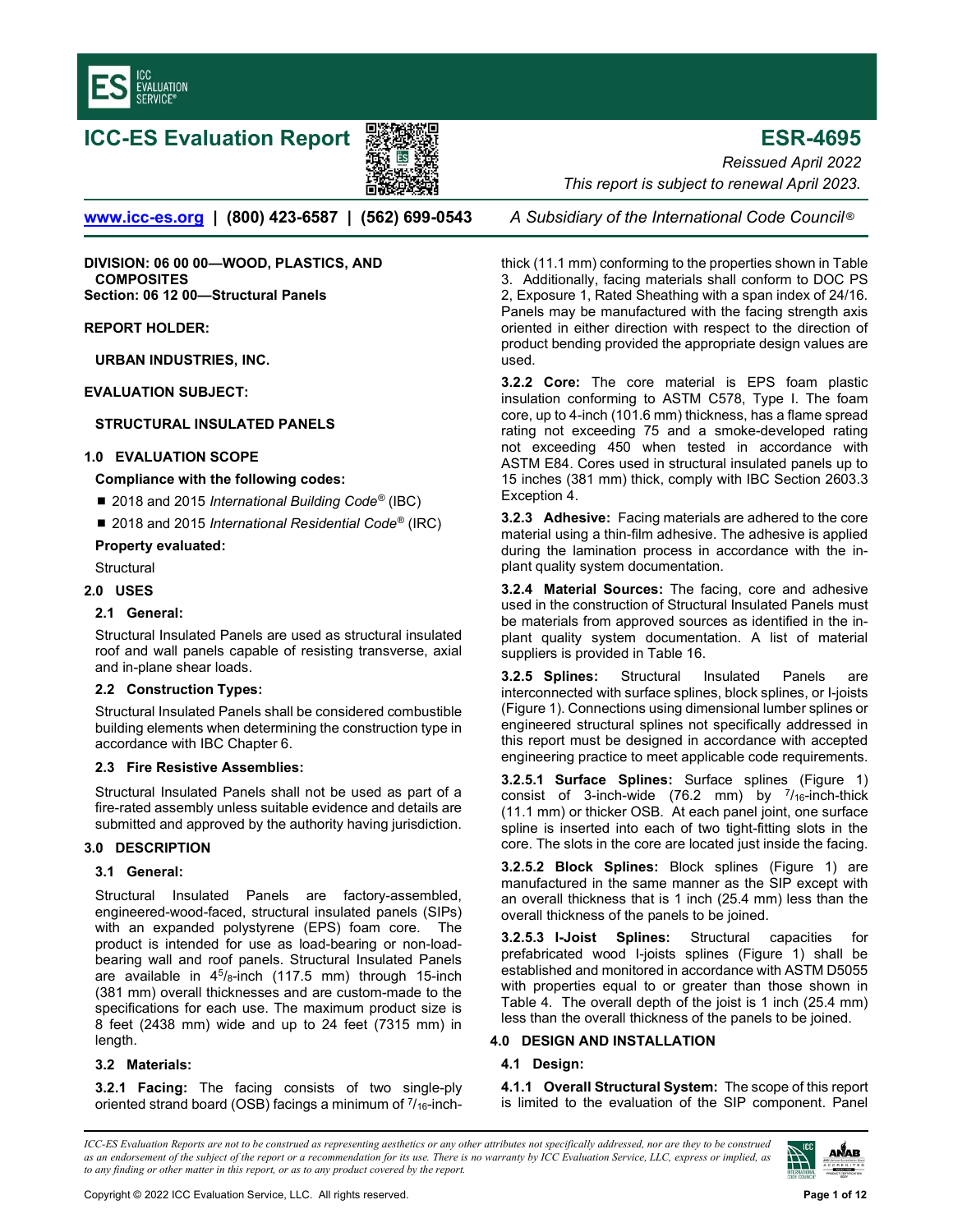connections and other details related to incorporation of the product into the overall structural system of a building are beyond the scope of this report.

**4.1.2 Design Approval:** Where required by the authority having jurisdiction, structures using Structural Insulated Panels shall be designed by a registered design professional. Construction documents, including engineering calculations and drawings providing floor plans, window details, door details and connector details, shall be submitted to the code official when application is made for a permit. The individual preparing such documents shall possess the necessary qualifications as required by the applicable code and the professional registration laws of the state where the construction is undertaken. Approved construction documents shall be available at all times on the jobsite during installation.

**4.1.3 Design Loads:** Design loads to be resisted by the product shall be as required under the applicable code. Loads on the panels shall not exceed the loads noted in this report. Where loading conditions result in superimposed stresses, the sum of the ratio of actual loads over allowable loads shall not exceed one. Calculations demonstrating that the loads applied are less than the allowable loads described in this report shall be submitted to the code official for approval.

**4.1.4 Allowable Loads:** Allowable axial, transverse and in-plane shear loads may be calculated using the panel properties provided in Tables 1, 2 and 4 or selected from Tables 5 through 15. For loading conditions not specifically addressed herein, structural members designed in accordance with accepted engineering practice shall be provided to meet applicable code requirements.

**4.1.5 Concentrated Loads:** Axial loads shall be applied to the product through continuous members such as structural insulated roof or floor panels or repetitive members such as joists, trusses or rafters spaced at regular intervals of 24 inches (610 mm) on center or less. Such members shall be fastened to a rim board or similar member to distribute the load to the product. For other loading conditions, reinforcement shall be provided. This reinforcement shall be designed in accordance with accepted engineering practice.

**4.1.6 Eccentric and Side Loads:** Axial loads shall be applied concentrically to the top of the product. Loads shall not be applied eccentrically or through framing attached to one side of the panel (such as balloon framing) except where additional engineering documentation is provided.

**4.1.7 Openings:** Openings in panels are permitted when the header depth is at least 12 inches (305 mm), and the interior of the opening is reinforced with minimum 0.42 SG lumber graded #2 around the perimeter, secured in place with not less than 0.131-inch x  $2^{1}/2$ -inch (2.9 mm x 63.5 mm) nails, spaced 6 inches (152 mm) on center. The panels are not used to resist in-plane shear loads. SIP splines are not permitted within 6 inches of the end of the header and are not permitted within the header. Allowable loads for maximum header spans of 36 inches may be selected from Tables 10 and 12. Allowable loads for maximum header spans of 72 inches (1829 mm) may be selected from Tables 11 and 13. Openings in panels beyond the scope of this report shall be reinforced with wood or steel designed in accordance with accepted engineering practice to resist all loads applied to the opening as required by the adopted code. Details for door and window openings shall be provided to clarify the manner of supporting axial, transverse and/or in-plane shear loads at openings. Such

**4.1.8 In-Plane Shear Design:** Shear walls utilizing block or surface splines shall be sized to resist all code required wind and seismic loads without exceeding the allowable loads provided herein. Shear wall chords, hold-downs and connections to transfer shear forces between the wall and surrounding structure shall be designed in accordance with accepted engineering practice. Allowable strengths for SIP shear walls with structural splines along each panel edge shall be designed in accordance with accepted engineering practice and are subject to the limitations for wood sheathed shear walls.

**4.1.9 Seismic Design Categories A, B, and C:** Use of the shear wall configurations in Table 14 is limited to structures in Seismic Design Categories A, B and C. Where SIPs are used to resist seismic forces the following factors shall be used for design: Response Modification Coefficient, *R* = 2.0; System Overstrength Factor, *Ω0* = 2.5; Deflection Amplification Factor,  $C_d = 2.0$ . The maximum panel heightto-width ratio shall be 2:1.

**4.1.10 Horizontal Diaphragms:** Horizontal diaphragms shall be sized to resist all code required wind and seismic loads without exceeding the allowable loads provided herein. Diaphragm chords and connections to transfer shear forces between the diaphragm and surrounding structure shall be designed in accordance with accepted engineering practice. The maximum diaphragm length-to-width ratio shall not exceed 3:1.

**4.1.11 Combined Loads:** Panels subjected to any combination of transverse, axial or in-plane shear loads shall be analyzed utilizing a straight-line interaction.

**4.1.12 Panel Reinforcements:** Allowable transverse loads for panels reinforced with I-joists meeting the minimum properties shown in Table 4 are presented in Table 8. Panels reinforced with I-joists have not been evaluated for use in wall applications. Panels reinforced with I-joist splines may be designed in accordance with accepted engineering practice.

#### **4.2 Installation:**

**4.2.1 General:** Structural Insulated Panels shall be fabricated, identified and erected in accordance with this report, the approved construction documents and the applicable codes. In the event of a conflict between the manufacturer's published installation instructions and this report, this report shall govern. Approved construction documents shall be available at all times on the jobsite during installation.

**4.2.2 Splines:** Structural Insulated Panels are interconnected at the panel edges through the use of a spline. The spline type may be of any configuration listed in Section 3.2.5 as required by the specific design. The spline shall be secured in place with not less than 0.131-inch x  $2^{1}/2$ -inch (2.9 mm x 63.5 mm) nails, spaced 6 inches on center on both sides of the panel, or an approved equivalent fastener. All joints shall be sealed in accordance with the SIP manufacturer's installation instructions. Alternate spline connections may be required for panels subjected to inplane shear forces. Such panels shall be interconnected exactly as required in Tables 14 and 15 or as directed by the designer.

**4.2.3 Plates:** The top and bottom plates of the panels shall be dimensional or engineered lumber sized to match the core thickness of the panel. The plates shall be secured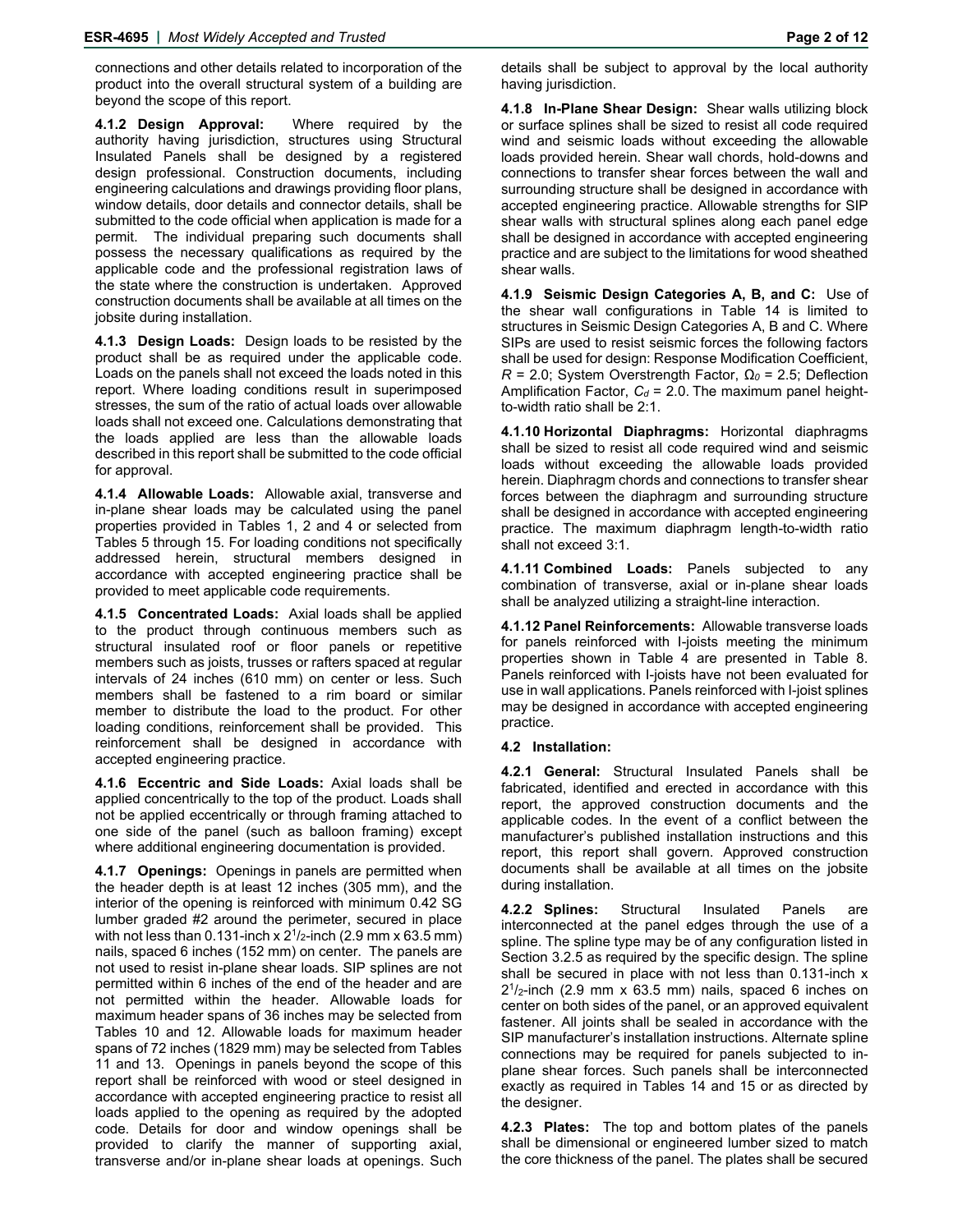using not less than 0.131-inch x  $2^{1}/2$ -inch (2.9 mm x 63.5 mm) nails, spaced 6 inches on center on both sides of the panel, or an approved equivalent fastener. A second top plate of  $1\frac{1}{8}$ -inch (29 mm) minimum thickness dimensional or engineered lumber with a specific gravity of 0.42 that is cut to the full thickness of the panel shall be secured to the first top plate using  $0.131$ -inch x 3-inch  $(2.9 \text{ mm} \times 76 \text{ mm})$ nails or an approved equivalent fastener.

**4.2.4 Cutting and Notching:** No field cutting or routing of the panels shall be permitted except as shown on approved construction documents.

**4.2.5 Protection from Decay:** SIPs that rest on exterior foundation walls shall not be located within 8 inches of exposed earth. SIPs supported by concrete or masonry that is in direct contact with earth shall be protected from the concrete or masonry by a moisture barrier.

**4.2.6 Protection from Termites:** In areas subject to damage from termites, SIPs shall be protected from termites using an approved method. Panels shall not be installed below grade or in contact with earth.

**4.2.7 Heat-Producing Fixtures:** Heat-producing fixtures shall not be installed in the panels unless protected by a method approved by the code official or documented in test reports. This limitation shall not be interpreted to prohibit heat-producing elements with suitable protection.

**4.2.8 Plumbing Installation Restrictions:** Plumbing and waste lines may extend at right angles through the wall panels but are not permitted vertically within the core. Lines shall not interrupt splines or panel plates unless approved by a registered design professional.

#### **4.2.9 Voids and Holes:**

**4.2.9.1 Voids in Core:** In lieu of openings designed in accordance with Section 4.1.7, the following voids are permitted. Voids may be provided in the panel core during fabrication at predetermined locations only. Voids parallel to the panel span shall be limited to a single 1-inch-maximumdiameter (25.4 mm) hole. Such voids shall be spaced a minimum of 4 feet (1219 mm) on center measured perpendicular to the panel span. Two  $1/2$ -inch-diameter (12.7 mm) holes may be substituted for the single 1-inch hole provided they are maintained parallel and within 2 inches of each other. Voids perpendicular to the panel span shall be limited to a single 1-inch-maximum-diameter (25.4 mm) hole placed not closer than 16 inches (406 mm) from the support. Additional voids in the same direction shall be spaced not less than 28 inches (711 mm) on center.

**4.2.9.2 Holes in Panels:** Holes may be placed in panels during fabrication at predetermined locations only. Holes shall be limited to 4 inches by 4 inches (102 mm by 102 mm) square. The minimum distance between holes shall not be less than 4 feet (1219 mm) on center measured perpendicular to the panel span and 24 inches (610 mm) on center measured parallel to the panel span. Not more than three holes shall be permitted in a single line parallel to the panel span. The holes may intersect voids permitted elsewhere in this report.

#### **4.2.10 Panel Cladding:**

**4.2.10.1 Roof Covering:** The roof covering, underlayment and flashing shall comply with the applicable codes. All roofing materials must be installed in accordance with the manufacturer's installation instructions. The use of roof coverings requiring the application of heat during installation shall be reviewed and approved by a registered design professional.

**4.2.10.2 Exterior Wall Covering:** Panels shall be covered on the exterior by a water-resistive barrier as required by the applicable code. The water-resistive barrier shall be attached with flashing in such a manner as to provide a continuous water-resistive barrier behind the exterior wall veneer. The exterior facing of the SIP wall shall be covered with weather protection as required by the adopted building code or other approved materials.

**4.2.11 Interior Finish:** The SIP foam plastic core shall be separated from the interior of the building by an approved thermal barrier of ½-inch (12.7 mm) gypsum wallboard or equivalent thermal barrier where required by IBC Section 2603.4.

#### **5.0 CONDITIONS OF USE**

The Structural Insulated Panels described in this report comply with, or are a suitable alternative to what is specified in, those codes listed in Section 1.0 of this report, subject to the following conditions:

- **5.1** Installation complies with this report and the approved construction documents.
- **5.2** This report applies only to the panel thicknesses specifically listed herein.
- **5.3** In-use panel heights/spans shall not exceed the values listed herein. Extrapolation beyond the values listed herein is not permitted.
- **5.4** The panels are manufactured in the production facility in Galion, Ohio under a quality control program with inspections by ICC-ES.

#### **6.0 EVIDENCE SUBMITTED**

- **6.1** Reports of axial load, transverse load, and in-plane racking shear tests of panels, conducted in accordance with the general guidelines of ASTM E72.
- **6.2** Reports of diaphragm tests of panels, conducted in accordance with ASTM E455.

#### **7.0 IDENTIFICATION**

- **7.1** Structural Insulation Panels are identified with the following information:
- **7.1.1** The ICC-ES Evaluation Report number (ESR-4695).
- **7.1.2** Project or batch number
- **7.2** The report holder's contact information is the following:

**URBAN INDUSTRIES, INC. POST OFFICE BOX 27 GALION, OHIO 44833**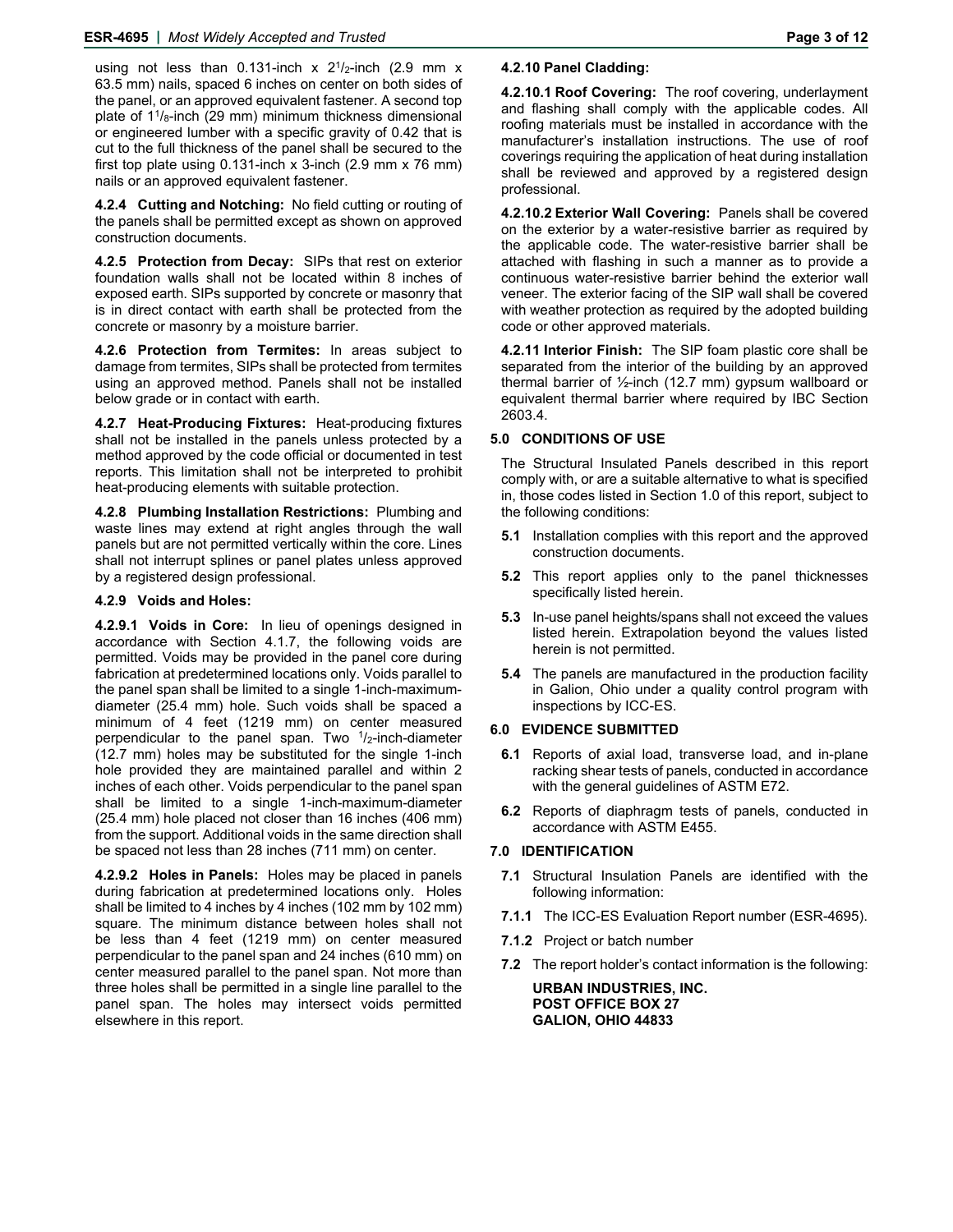| <b>Property</b>                                    | <b>Weak-Axis Bending</b> | <b>Strong-Axis Bending</b> |
|----------------------------------------------------|--------------------------|----------------------------|
| Allowable Tensile Stress, $F_t$ (psi)              | 245                      | 495                        |
| Allowable Compressive Stress, F <sub>c</sub> (psi) | 340                      | 580                        |
| Elastic Modulus (Bending), $E_b$ (psi)             | 738900                   | 658800                     |
| Shear Modulus, G (psi)                             | 270                      | 405                        |
| Allowable Core Shear Stress, $F_v$ (psi)           | 4.5                      | 5.0                        |
| Core Compressive Modulus, $E_c$ (psi)              | 360                      | 360                        |
| Reference Depth, h <sub>o</sub> (in.)              | 4.625                    | 4.625                      |
| Shear Depth Factor Exponent, m                     | 0.84                     | 0.86                       |
| Face Peeling Factor, C <sub>p</sub>                | 0.4                      | 0.4                        |

#### **TABLE 1—BASIC PROPERTIES1**

For **SI:** 1 inch = 25.4 mm; 1 psi = 6894.8 Pa.<br><sup>1</sup> All properties are based on a minimum panel width of 24-in.

| Panel<br>Thickness, h<br>(in.) | Core<br>Thickness, <i>c</i><br>(in.) | Dead<br>Weight, $w_d$<br>(psf) | <b>Facing</b><br>Area, $A_t$<br>$(in.^2$ ft) | <b>Shear</b><br>Area, $A_{\nu}$<br>$(in.^2/ft)$ | Moment of<br>Inertia, I<br>$(in.^4$ ft) | <b>Section</b><br>Modulus, S<br>$(in.^3/ft)$ | <b>Radius of</b><br>Gyration, r<br>(in.) | Centroid-<br>to-Facing<br>Dist., $v_c$<br>(in.) |
|--------------------------------|--------------------------------------|--------------------------------|----------------------------------------------|-------------------------------------------------|-----------------------------------------|----------------------------------------------|------------------------------------------|-------------------------------------------------|
| 4.625                          | 3.75                                 | 3.2                            | 10.5                                         | 50.3                                            | 46.0                                    | 19.9                                         | 2.09                                     | 2.31                                            |
| 6.50                           | 5.625                                | 3.3                            | 10.5                                         | 72.8                                            | 96.5                                    | 29.7                                         | 3.03                                     | 3.25                                            |
| 8.25                           | 7.375                                | 3.5                            | 10.5                                         | 93.8                                            | 160.2                                   | 38.8                                         | 3.91                                     | 4.13                                            |
| 10.25                          | 9.375                                | 3.6                            | 10.5                                         | 117.8                                           | 252.7                                   | 49.3                                         | $\overline{\phantom{a}}$                 | $\overline{\phantom{m}}$                        |
| 12.25                          | 11.375                               | 3.8                            | 10.5                                         | 141.8                                           | 366.3                                   | 59.8                                         | $- -$                                    | $- -$                                           |
| 15                             | 14.125                               | 4.0                            | 10.5                                         | 174.8                                           | 556.7                                   | 74.2                                         | $\overline{\phantom{a}}$                 | --                                              |

#### **TABLE 2—SECTION PROPERTIES**

For **SI:** 1 inch = 25.4 mm; 1 foot = 304.8 mm; 1 psf = 47.88 Pa.; 1 in.2/ft = 2116.66mm2/m 1 in.3 = 16387.064 mm3; 1 in.4/ft = 1365588.67mm4/m

# **TABLE 3—OSB FACING MINIMUM PROPERTIES**

| <b>Thickness</b><br>(in.) | <b>Flatwise Stiffness</b><br>$(lb_f$ -in. $^2$ ft) |        |       | <b>Flatwise Strength</b><br>$(Ib_f-in./ft)$ | Tension<br>$(Ib_i/ft)$ | <b>Density</b><br>(pcf |    |
|---------------------------|----------------------------------------------------|--------|-------|---------------------------------------------|------------------------|------------------------|----|
|                           | Alona                                              | Across | Alona | Across                                      | Alona                  | <b>Across</b>          |    |
| 7/16                      | 54.700                                             | 27.100 | 950   | 870                                         | 6.800                  | 6.500                  | 35 |

For SI: 1 inch = 25.4 mm; 1 foot = 304.8 mm; 1 lbf = 4.448 N; 1 pcf = 0.006366 N/m<sup>3</sup>; 1 lbf-in/ft = 370.833 N-mm/m; 1 lbf/ft = 14.59 N/m; 1 lb<sub>f</sub>-in.<sup>2</sup>/ft = 9419.167 N-mm/m

| <b>Depth</b> | <b>Bending Stiffness</b>                      | <b>Moment Capacity</b> | <b>Shear Capacity</b> | <b>Coefficient of Shear Deflection</b> |
|--------------|-----------------------------------------------|------------------------|-----------------------|----------------------------------------|
|              |                                               |                        |                       |                                        |
| (in.)        | ( $10f$ -in. <sup>2</sup> ) x 10 <sup>6</sup> | (lb <sub>f</sub> -ft)  | (Ib)                  | $(lb) \times 10^6$                     |
| 9.25         | 185                                           | 2715                   | 1155                  | 4.81                                   |
| 11.25        | 296                                           | 3410                   | 1405                  | 5.85                                   |
| 14           | 482                                           | 4270                   | 1710                  | 7.28                                   |

For **SI:** 1 inch = 25.4 mm; 1 foot = 304.8 mm; 1 lbf = 4.448 N; 1lbf-in.<sup>2</sup> = 2870.962 N-mm <sup>1</sup> Properties are based on certification in accordance with ASTM D5055 or equivalent.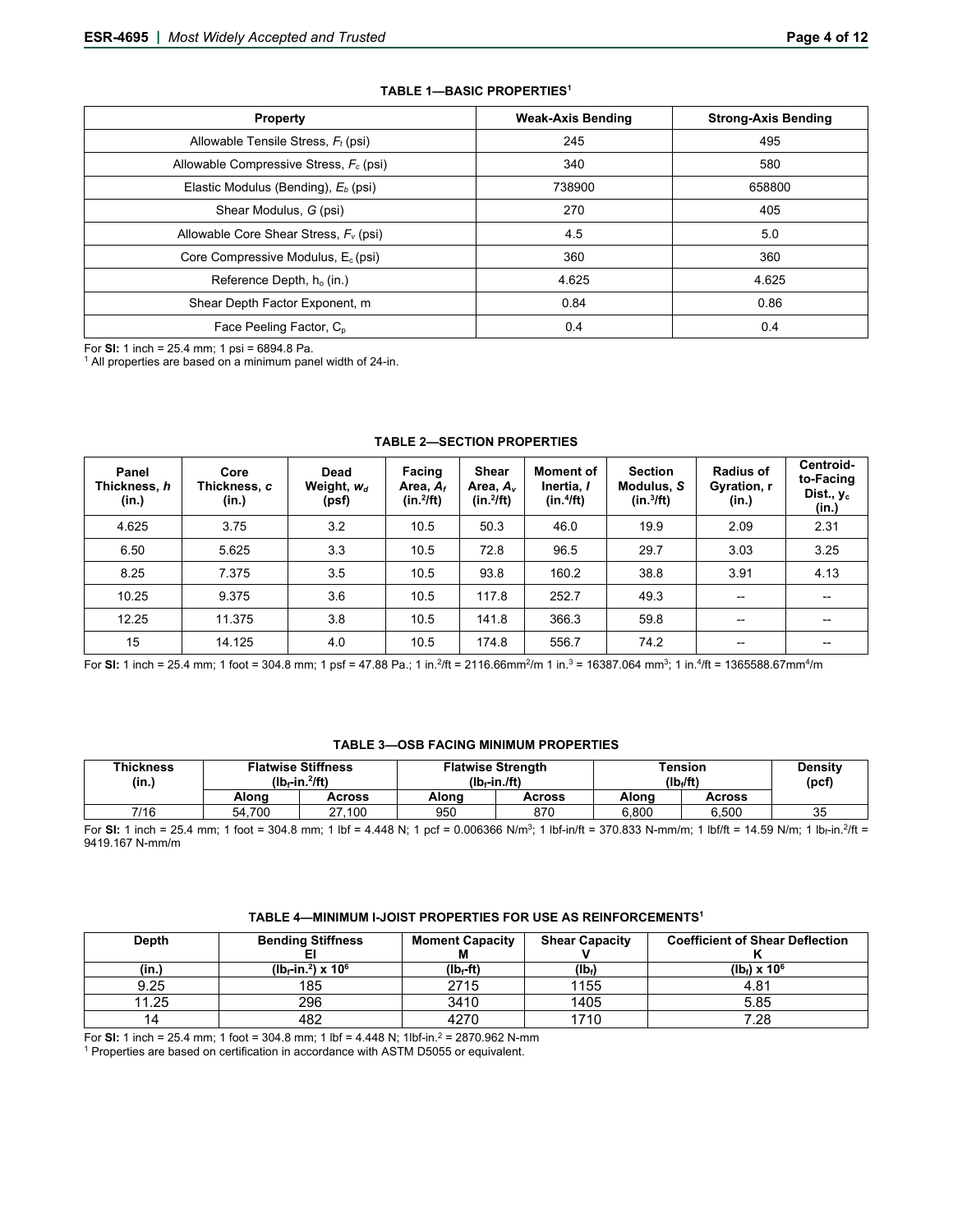| TABLE 5-ALLOWABLE ROOF UNIFORM TRANSVERSE LOADS, BLOCKED BEARING, |
|-------------------------------------------------------------------|
| <b>SHORT DURATION (PSF)</b> <sup>1, 4</sup>                       |

|             | <b>PANEL THICKNESS</b><br>(inch) |                               |                   |                          |                               |                   |       |                               |       |  |  |
|-------------|----------------------------------|-------------------------------|-------------------|--------------------------|-------------------------------|-------------------|-------|-------------------------------|-------|--|--|
| Panel       |                                  | $4^{5}/_{8}$                  |                   |                          | $6^{1}/_{2}$                  |                   |       | $8^{1}/_{4}$                  |       |  |  |
| Length (ft) |                                  | Deflection Limit <sup>2</sup> |                   |                          | Deflection Limit <sup>2</sup> |                   |       | Deflection Limit <sup>2</sup> |       |  |  |
|             | L/180                            | L/240                         | L/360             | L/180                    | L/240                         | L/360             | L/180 | L/240                         | L/360 |  |  |
| $8$ WAB $3$ | 50                               | 40                            | 27                | 73                       | 64                            | 43                | 80    | 80                            | 58    |  |  |
| 8           | 68                               | 51                            | 34                | 82                       | 82                            | 56                | 90    | 90                            | 78    |  |  |
| 10          | 45                               | 33                            | 22                | 63                       | 57                            | 38                | 68    | 68                            | 54    |  |  |
| 12          | 30                               | 23                            | 15                | 51                       | 40                            | 27                | 55    | 55                            | 39    |  |  |
| 14          | 21                               | 16                            | $\hspace{0.05cm}$ | 39                       | 29                            | 19                | 46    | 43                            | 29    |  |  |
| 16          | --                               | $\hspace{0.05cm}$ –           | --                | 29                       | 22                            | 14                | 40    | 33                            | 22    |  |  |
| 18          | $-$                              | --                            | --                | 22                       | 16                            | $- -$             | 34    | 25                            | 17    |  |  |
| 20          | $\hspace{0.05cm}$                | $- -$                         | --                | --                       | --                            | $-$               | 26    | 20                            | 13    |  |  |
| 22          | $\overline{\phantom{a}}$         | $\overline{\phantom{a}}$      | --                | $\overline{\phantom{a}}$ | --                            | $- -$             | 21    | 15                            | $- -$ |  |  |
| 24          | $\overline{\phantom{a}}$         | --                            | --                | --                       | --                            | $\hspace{0.05cm}$ | 17    | 12                            | --    |  |  |

For **SI:** 1 inch = 25.4 mm; 1 foot = 304.8 mm; 1 psf = 47.88 Pa.

*See Table 6 for notes.* 

|                     | <b>PANEL THICKNESS</b><br>(inch) |                               |       |       |                               |       |       |                               |       |  |
|---------------------|----------------------------------|-------------------------------|-------|-------|-------------------------------|-------|-------|-------------------------------|-------|--|
| <b>Panel Length</b> |                                  | $10^{1}/_{4}$                 |       |       | $12^{1}/_{4}$                 |       |       | 15                            |       |  |
| (f <sup>t</sup> )   |                                  | Deflection Limit <sup>2</sup> |       |       | Deflection Limit <sup>2</sup> |       |       | Deflection Limit <sup>2</sup> |       |  |
|                     | L/180                            | L/240                         | L/360 | L/180 | L/240                         | L/360 | L/180 | L/240                         | L/360 |  |
| $8$ WAB $3$         | 88                               | 88                            | 75    | 93    | 96                            | 96    | 108   | 108                           | 108   |  |
| 8                   | 98                               | 98                            | 98    | 107   | 107                           | 107   | 121   | 121                           | 121   |  |
| 10                  | 73                               | 73                            | 73    | 79    | 79                            | 79    | 87    | 87                            | 87    |  |
| 12                  | 59                               | 59                            | 54    | 63    | 63                            | 63    | 68    | 68                            | 68    |  |
| 14                  | 49                               | 49                            | 41    | 52    | 52                            | 52    | 56    | 56                            | 56    |  |
| 16                  | 42                               | 42                            | 31    | 44    | 44                            | 41    | 47    | 47                            | 47    |  |
| 18                  | 37                               | 36                            | 24    | 39    | 39                            | 32    | 41    | 41                            | 41    |  |
| 20                  | 32                               | 29                            | 19    | 34    | 34                            | 26    | 36    | 36                            | 36    |  |
| 22                  | 29                               | 23                            | 15    | 31    | 31                            | 21    | 33    | 33                            | 29    |  |
| 24                  | 25                               | 19                            | 12    | 28    | 26                            | 17    | 29    | 29                            | 24    |  |

#### **TABLE 6—ALLOWABLE ROOF UNIFORM TRANSVERSE LOADS, BLOCKED BEARING, SHORT DURATION (PSF)<sup>1,4</sup>**

For **SI:** 1 inch = 25.4 mm; 1 foot = 304.8 mm; 1 psf = 47.88 Pa.

<sup>1</sup> Table values assume a simply supported panel with  $1\frac{1}{2}$  in. of continuous bearing on facing at supports (C<sub>p</sub> = 1.0) with solid wood plates at bearing locations. Values do not include the dead weight of the panel.

<sup>2</sup> Deflection limit shall be selected by building designer based on the serviceability requirements of the structure and the requirements of adopted building code. Values are based on loads of short duration only and do n

<sup>3</sup> Tabulated values are based on the strong-axis of the facing material oriented parallel to the direction of panel bending. WAB indicates weak-axis bending of the facing material; the strong-axis of the facing material is oriented perpendicular to the direction of panel bending. 4 Permanent loads, such as dead load, shall not exceed 0.50 times the tabulated load.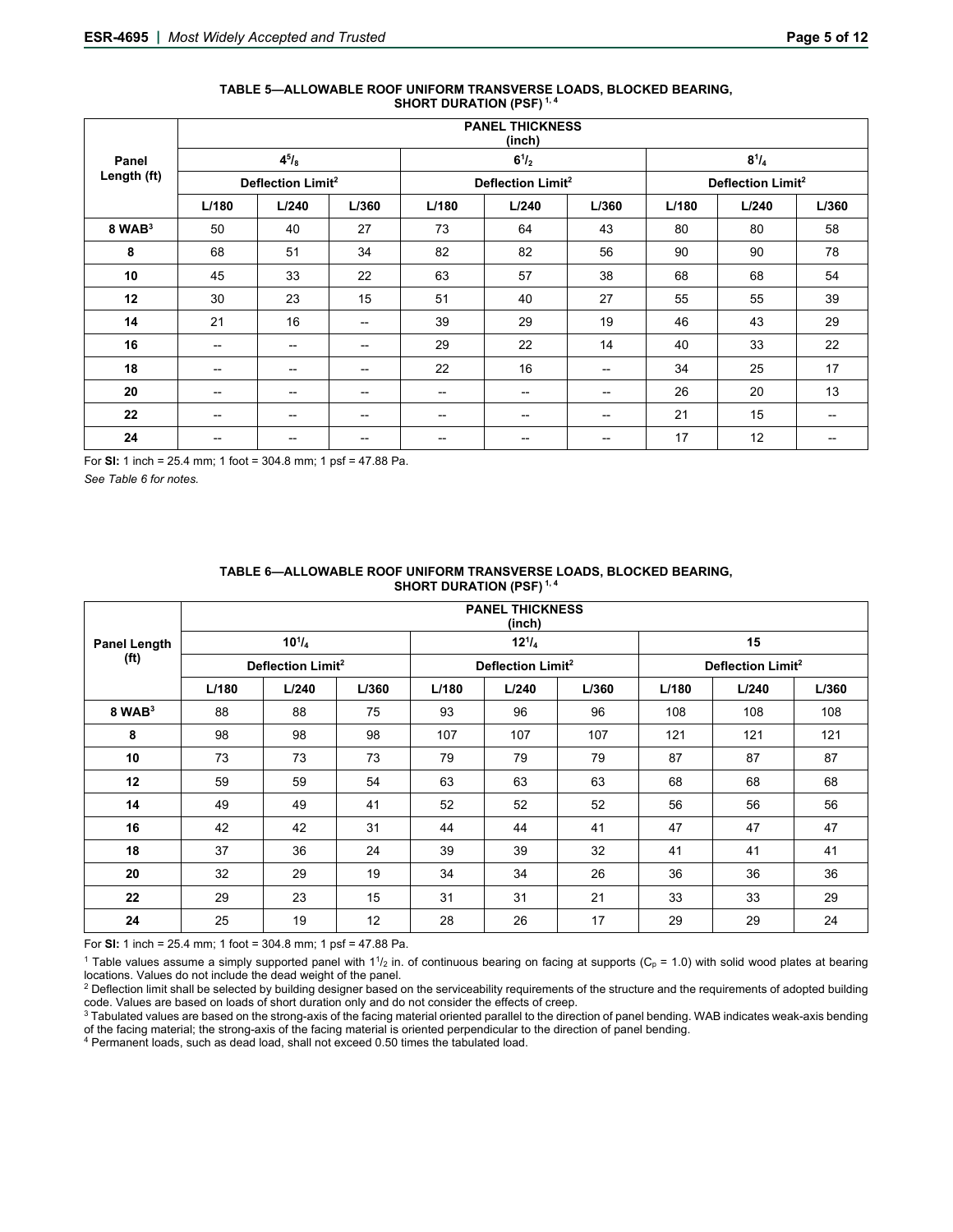| Panel       |                          | $4^{5}/_{8}$                  |                          |                               | $6^{1}_{2}$ |       |       | $8^{1}/_{4}$                  |       |
|-------------|--------------------------|-------------------------------|--------------------------|-------------------------------|-------------|-------|-------|-------------------------------|-------|
| Length (ft) |                          | Deflection Limit <sup>2</sup> |                          | Deflection Limit <sup>2</sup> |             |       |       | Deflection Limit <sup>2</sup> |       |
|             | L/180                    | L/240                         | L/360                    | L/180                         | L/240       | L/360 | L/180 | L/240                         | L/360 |
| $8$ WAB $3$ | 22                       | 22                            | 22                       | 24                            | 24          | 24    | 25    | 25                            | 25    |
| 8           | 25                       | 25                            | 25                       | 27                            | 27          | 27    | 28    | 28                            | 28    |
| 10          | 20                       | 20                            | 20                       | 21                            | 21          | 21    | 23    | 23                            | 23    |
| 12          | 16                       | 16                            | 15                       | 18                            | 18          | 18    | 19    | 19                            | 19    |
| 14          | 14                       | 14                            | $\hspace{0.05cm}$        | 15                            | 15          | 15    | 16    | 16                            | 16    |
| 16          | $- -$                    | $\hspace{0.05cm}$ –           | $\overline{\phantom{a}}$ | 13                            | 13          | 13    | 14    | 14                            | 14    |
| 18          | $\overline{\phantom{a}}$ | $\hspace{0.05cm}$ –           | $\overline{\phantom{a}}$ | 12                            | 12          | 11    | 12    | 12                            | 12    |
| 20          | $\overline{\phantom{a}}$ | $- -$                         | $\overline{\phantom{a}}$ | $\hspace{0.05cm}$ –           | --          | --    | 11    | 11                            | 11    |

## **TABLE 7—ALLOWABLE WALL UNIFORM TRANSVERSE LOADS (PSF) 1, 4**

**PANEL THICKNESS** 

For **SI:** 1 inch = 25.4 mm; 1 foot = 304.8 mm; 1 psf = 47.88 Pa.

<sup>1</sup> Table values represent wall panel capacities (4<sup>5</sup>/8-in., 6<sup>1</sup>/2-in. and 8<sup>1</sup>/4-in. thickness panels only) utilizing a zero bearing configuration (Figure 2). Allowable

loads are determined based on C<sub>p</sub> reported in Table 1.<br><sup>2</sup> Deflection limit shall be selected by building designer based on the serviceability requirements of the structure and the requirements of adopted building<br>code.

3 Tabulated values are based on the strong-axis of the facing material oriented parallel to the direction of panel bending. WAB indicates weak-axis bending of the facing material; the strong-axis of the facing material is oriented perpendicular to the direction of panel bending.<br>4 Permanent loads, such as dead load, shall not exceed 0.50 times the tabulated load.

|             | <b>PANEL THICKNESS</b><br>(inch) |                               |       |       |                               |       |       |                               |       |  |  |
|-------------|----------------------------------|-------------------------------|-------|-------|-------------------------------|-------|-------|-------------------------------|-------|--|--|
| Panel       |                                  | $101/4$ -in. SIP thickness    |       |       | $121/4$ -in. SIP thickness    |       |       | 15-in. SIP thickness          |       |  |  |
| Length (ft) |                                  | Deflection Limit <sup>2</sup> |       |       | Deflection Limit <sup>2</sup> |       |       | Deflection Limit <sup>2</sup> |       |  |  |
|             | L/180                            | L/240                         | L/360 | L/180 | L/240                         | L/360 | L/180 | L/240                         | L/360 |  |  |
| 8           | 115                              | 115                           | 115   | 124   | 124                           | 124   | 123   | 123                           | 123   |  |  |
| 10          | 92                               | 92                            | 92    | 99    | 99                            | 99    | 98    | 98                            | 98    |  |  |
| 12          | 76                               | 76                            | 76    | 82    | 82                            | 82    | 82    | 82                            | 82    |  |  |
| 14          | 65                               | 65                            | 65    | 71    | 71                            | 71    | 70    | 70                            | 70    |  |  |
| 16          | 57                               | 57                            | 57    | 62    | 62                            | 62    | 61    | 61                            | 61    |  |  |
| 18          | 51                               | 51                            | 44    | 55    | 55                            | 55    | 54    | 54                            | 54    |  |  |
| 20          | 46                               | 46                            | 33    | 49    | 49                            | 48    | 48    | 48                            | 48    |  |  |
| 22          | 41                               | 38                            | 25    | 45    | 45                            | 37    | 44    | 44                            | 44    |  |  |
| 24          | 36                               | 30                            | 20    | 41    | 41                            | 29    | 41    | 41                            | 41    |  |  |

## **TABLE 8—ALLOWABLE UNIFORM TRANSVERSE LOADS WITH I-JOIST REINFORCEMENTS (PSF) 1, 3, 4**

For **SI:** 1 inch = 25.4 mm; 1 foot = 304.8 mm; 1 psf = 47.88 Pa.

<sup>1</sup> Values assume a simply supported panel with  $1^{1}/2$  in. of continuous bearing on facing at supports. Values do not include the dead weight of the panel.<br><sup>2</sup> Deflection limit shall be selected by building designer base

<sup>3</sup> Tabulated values are based on the strong-axis of the facing material oriented parallel to the direction of panel bending.<br><sup>4</sup> Permanent loads, such as dead load, shall not exceed 0.50 times the tabulated load.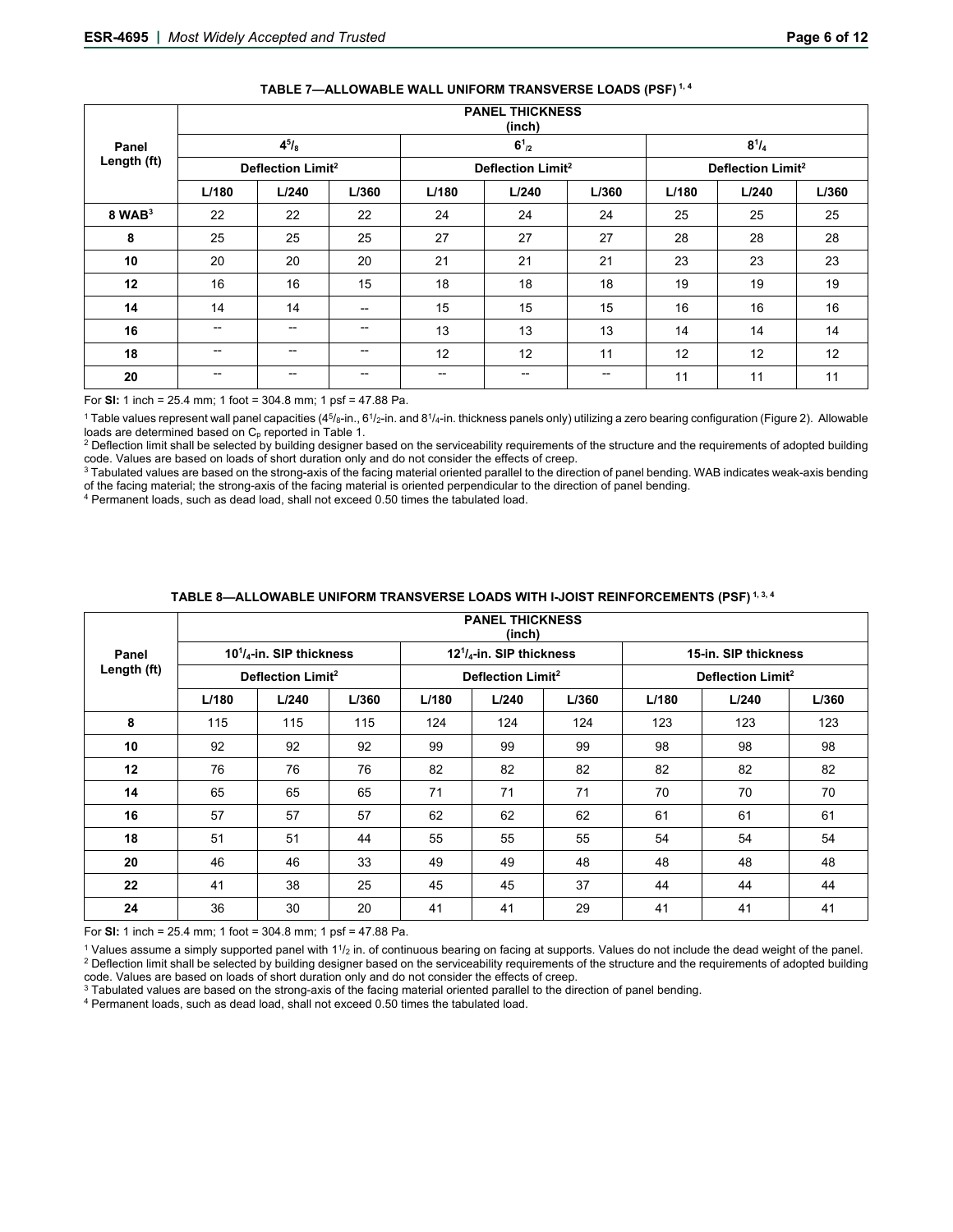| TABLE 9-ALLOWABLE AXIAL LOADS (PLF) 1,2,3,4 |  |  |
|---------------------------------------------|--|--|
|---------------------------------------------|--|--|

| <b>Lateral Brace Spacing</b> | <b>PANEL THICKNESS</b><br>(inch) |           |              |  |  |  |  |  |
|------------------------------|----------------------------------|-----------|--------------|--|--|--|--|--|
| (f <sup>t</sup> )            | $4^{5}/_{8}$                     | $6^{1/2}$ | $8^{1}/_{4}$ |  |  |  |  |  |
| 8 WAB <sup>5</sup>           | 2320                             | 2470      | 2530         |  |  |  |  |  |
| 8                            | 3630                             | 4070      | 4240         |  |  |  |  |  |
| 10                           | 3260                             | 3890      | 4130         |  |  |  |  |  |
| 12                           | 2810                             | 3660      | 4000         |  |  |  |  |  |
| 14                           | $- -$                            | 3390      | 3830         |  |  |  |  |  |
| 16                           | $\hspace{0.05cm} \cdots$         | 3090      | 3640         |  |  |  |  |  |
| 18                           | $- -$                            | 2790      | 3430         |  |  |  |  |  |
| 20                           | --                               | --        | 3190         |  |  |  |  |  |

For **SI:** 1 inch = 25.4 mm; 1 foot = 304.8 mm; 1 PLF = 14.59 N/m.

<sup>1</sup> Permanent loads, such as dead load, shall not exceed 0.50 times the tabulated load.<br><sup>2</sup> All values are for normal duration and may not be increased for other durations.<br><sup>3</sup> Axial loads shall be applied concentrically t

shall be fastened to a rim board or similar member to distribute along the top of the SIP.<br><sup>4</sup> The ends of both facings must bear on the supporting foundation or structure to achieve the tabulated axial loads.<br><sup>5</sup> Tabulate

of the facing material; the strong-axis of the facing material is oriented perpendicular to the direction of panel bending.

#### **TABLE 10—ALLOWABLE UNIFORM TRANSVERSE LOADS FOR SIPS WITH OPENINGS, 36-IN. MAXIMUM SPAN (PSF) 1,4,5,6**

|                                          | <b>PANEL THICKNESS</b><br>(inch) |              |                                       |                |                               |                          |       |              |       |
|------------------------------------------|----------------------------------|--------------|---------------------------------------|----------------|-------------------------------|--------------------------|-------|--------------|-------|
| <b>Panel Length</b><br>(f <sup>t</sup> ) |                                  | $4^{5}/_{8}$ |                                       |                | $6^{1}/_{2}$                  |                          |       | $8^{1}/_{4}$ |       |
|                                          | Deflection Limit <sup>2</sup>    |              | Deflection Limit <sup>2</sup>         |                | Deflection Limit <sup>2</sup> |                          |       |              |       |
|                                          | L/180                            | L/240        | L/360                                 | L/180          | L/240                         | L/360                    | L/180 | L/240        | L/360 |
| $8$ WAB $3$                              | 23                               | 17           | 11                                    | 42             | 31                            | 21                       | 62    | 47           | 31    |
| 8                                        | 31                               | 23           | 15                                    | 57             | 43                            | 28                       | 75    | 65           | 43    |
| 10                                       | 17                               | 13           | 8                                     | 33             | 25                            | 16                       | 48    | 39           | 26    |
| 12                                       | 10                               | 8            | 5                                     | 21             | 16                            | 10                       | 33    | 25           | 16    |
| 14                                       | 7                                | 5            | $\hspace{0.05cm}$ – $\hspace{0.05cm}$ | 14             | 10                            | 7                        | 22    | 16           | 11    |
| 16                                       | --                               | --           | $\overline{\phantom{a}}$              | 9              | 7                             | $\overline{\phantom{a}}$ | 15    | 11           | 7     |
| 18                                       | --                               | --           | $\hspace{0.05cm}$ – $\hspace{0.05cm}$ | $\overline{7}$ | 5                             | $\hspace{0.05cm}$        | 11    | 8            | 5     |
| 20                                       |                                  | --           | --                                    | --             | --                            | --                       | 8     | 6            | --    |

For **SI:** 1 inch = 25.4 mm; 1 foot = 304.8 mm; 1 psf = 47.88 Pa.

*See Table 11 for notes.*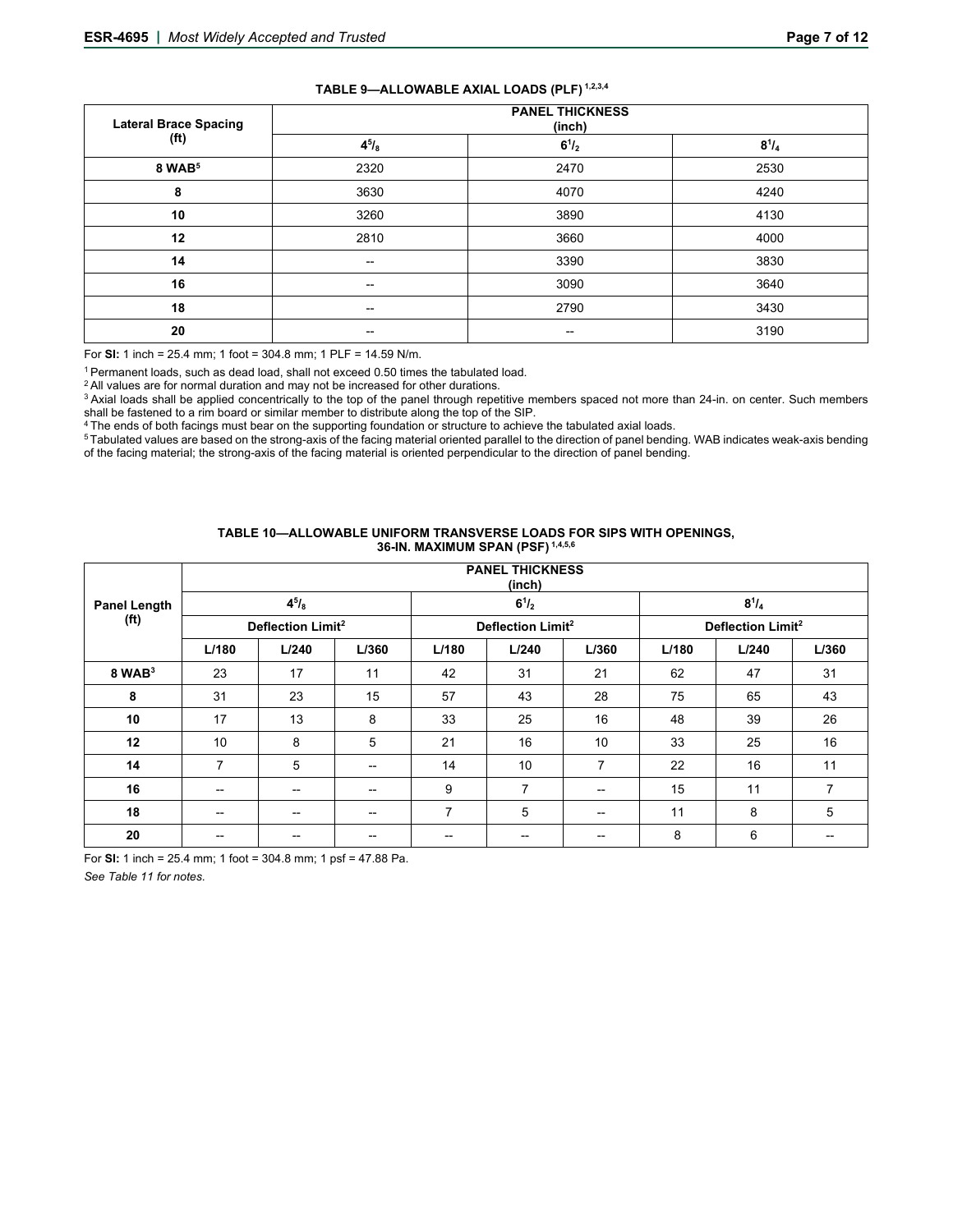| TABLE 11—ALLOWABLE UNIFORM TRANSVERSE LOADS FOR SIPS WITH OPENINGS. |
|---------------------------------------------------------------------|
| 72-INCH MAXIMUM SPAN (PSF) 1,4,5,6                                  |

|                     | <b>PANEL THICKNESS</b><br>(inch) |            |                                       |                          |                               |                   |       |                          |       |
|---------------------|----------------------------------|------------|---------------------------------------|--------------------------|-------------------------------|-------------------|-------|--------------------------|-------|
| <b>Panel Length</b> |                                  | $4^{5}/_8$ |                                       |                          | $6^{1}/_{2}$                  |                   |       | $8^{1}/_{4}$             |       |
| (f <sup>t</sup> )   | Deflection Limit <sup>2</sup>    |            | Deflection Limit <sup>2</sup>         |                          | Deflection Limit <sup>2</sup> |                   |       |                          |       |
|                     | L/180                            | L/240      | L/360                                 | L/180                    | L/240                         | L/360             | L/180 | L/240                    | L/360 |
| $8$ WAB $3$         | 16                               | 12         | 8                                     | 29                       | 23                            | 15                | 39    | 36                       | 24    |
| 8                   | 23                               | 17         | 11                                    | 37                       | 33                            | 22                | 49    | 49                       | 34    |
| 10                  | 12                               | 9          | 6                                     | 24                       | 19                            | 12                | 31    | 29                       | 19    |
| 12                  | 7                                | 5          | $\overline{\phantom{a}}$              | 15                       | 11                            | 7                 | 21    | 18                       | 12    |
| 14                  | 5                                | $- -$      | $\hspace{0.05cm}$ – $\hspace{0.05cm}$ | 10                       | 7                             | 5                 | 16    | 12                       | 8     |
| 16                  | --                               | --         | $\hspace{0.05cm}$ – $\hspace{0.05cm}$ | 7                        | 5                             | $\hspace{0.05cm}$ | 11    | 8                        | 5     |
| 18                  | $-$                              | $- -$      | $-$                                   | 5                        | $- -$                         | $- -$             | 8     | 6                        | --    |
| 20                  | --                               | $- -$      | $\hspace{0.05cm}$                     | $\overline{\phantom{a}}$ | --                            | $\hspace{0.05cm}$ | 6     | $\overline{\phantom{a}}$ | --    |

For **SI:** 1 inch = 25.4 mm; 1 foot = 304.8 mm; 1 psf = 47.88 Pa.

<sup>1</sup> Table values represent wall panel capacities utilizing a zero bearing configuration (Figure 2). Construction shall be as described in Section 4.1.7 of this report.

<sup>2</sup> Deflection limit shall be selected by building designer based on the serviceability requirements of the structure and the requirements of adopted building<br>code. Values are based on loads of short duration only and do n

3 Tabulated values are based on the strong-axis of the facing material oriented parallel to the direction of panel bending. WAB indicates weak-axis bending % of the facing material; the strong-axis of the facing material is oriented perpendicular to the direction of panel bending.<br>  $^4$  Permanent loads, such as dead load, shall not exceed 0.50 times the tabulated load.<br>  $^5$ 

| <b>Lateral Brace Spacing</b> | <b>Panel Thickness</b><br>(inch) |                     |              |  |  |
|------------------------------|----------------------------------|---------------------|--------------|--|--|
| (f <sup>t</sup> )            | $4^{5}/_{8}$                     | $6^{1}/_{2}$        | $8^{1}/_{4}$ |  |  |
| 8 WAB <sup>5</sup>           | 770                              | 820                 | 840          |  |  |
| 8                            | 1210                             | 1355                | 1410         |  |  |
| 10                           | 1085                             | 1295                | 1375         |  |  |
| 12                           | 935                              | 1220                | 1330         |  |  |
| 14                           | $\hspace{0.05cm}$                | 1130                | 1275         |  |  |
| 16                           | $\hspace{0.05cm}$                | 1030                | 1210         |  |  |
| 18                           | $\hspace{0.05cm}$                | 930                 | 1140         |  |  |
| 20                           | $\hspace{0.05cm}$ –              | $\hspace{0.05cm}$ – | 1060         |  |  |

# TABLE 12-ALLOWABLE AXIAL LOADS FOR SIPS WITH OPENINGS, 36-IN. MAXIMUM SPAN (PLF)<sup>1,2,3,4,6,7</sup>

For **SI:** 1 inch = 25.4 mm; 1 foot = 304.8 mm; ; 1 plf = 14.59 N/m.

*See Table 13 for notes.*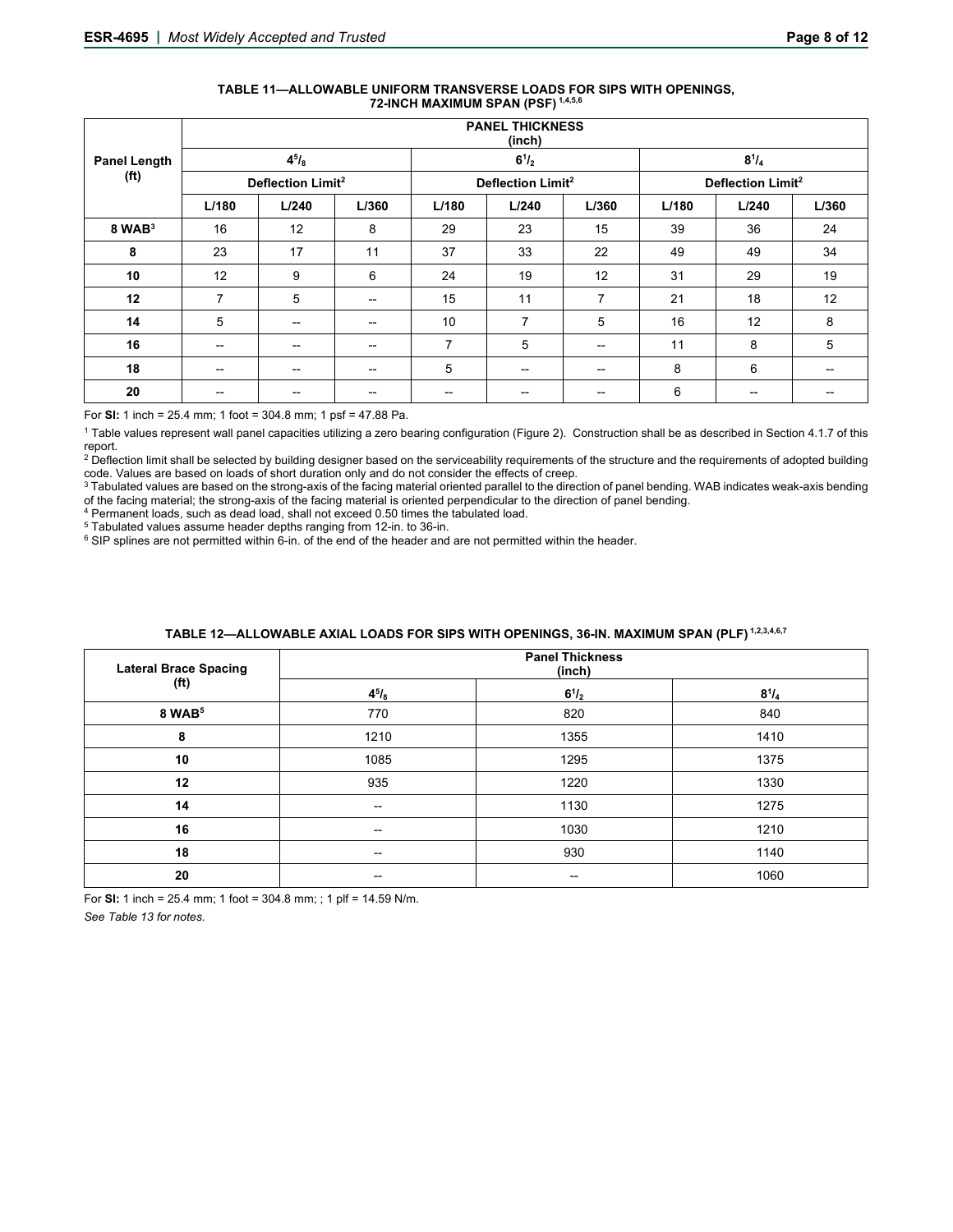# **TABLE 13—ALLOWABLE AXIAL LOADS FOR SIPS WITH OPENINGS, 72-IN. MAXIMUM SPAN (PLF) 1,2,3,4,6,7**

| <b>Lateral Brace Spacing</b> | <b>Panel Thickness</b><br>(inch) |                          |              |  |
|------------------------------|----------------------------------|--------------------------|--------------|--|
| (f <sup>t</sup> )            | $4^{5/8}$                        | $6^{1}/_{2}$             | $8^{1}/_{4}$ |  |
| 8 WAB <sup>5</sup>           | 460                              | 490                      | 505          |  |
| 8                            | 725                              | 810                      | 845          |  |
| 10                           | 650                              | 775                      | 825          |  |
| 12                           | 560                              | 730                      | 800          |  |
| 14                           | --                               | 675                      | 765          |  |
| 16                           | --                               | 615                      | 725          |  |
| 18                           | $\hspace{0.05cm}$                | 555                      | 685          |  |
| 20                           | --                               | $\overline{\phantom{a}}$ | 635          |  |

For **SI:** 1 inch = 25.4 mm; 1 foot = 304.8 mm; 1 plf = 14.59 N/m.

<sup>1</sup> Permanent loads, such as dead load, shall not exceed 0.50 times the tabulated load.<br><sup>2</sup> All values are for normal duration and may not be increased for other durations.<br><sup>3</sup> Axial loads shall be applied concentrically t

shall be fastened to a rim board or similar member to distribute along the top of the SIP.<br><sup>4</sup> The ends of both facings must bear on the supporting foundation or structure to achieve the tabulated axial loads.<br><sup>5</sup> Tabulate of the facing material; the strong-axis of the facing material is oriented perpendicular to the direction of panel bending.<br>  $\frac{6}{10}$  Tabulated values assume header depths ranging from 12-in. to 36-in.<br>
TSIP splines are

#### **TABLE 14—ALLOWABLE IN-PLANE SHEAR STRENGTH (POUNDS PER FOOT) FOR SIP SHEAR WALLS (WIND AND SEISMIC**  LOADS IN SEISMIC DESIGN CATEGORIES A, B AND C)<sup>1,2</sup>

|                                                                               | <b>Minimum</b><br><b>Nominal</b> | Minimum Facing Connections <sup>2,4</sup>            |                                                      |                                                      |                        |  |
|-------------------------------------------------------------------------------|----------------------------------|------------------------------------------------------|------------------------------------------------------|------------------------------------------------------|------------------------|--|
| <b>Spline</b><br><b>SIP</b><br>Type <sup>3</sup><br><b>Thickness</b><br>(in.) |                                  | Chord <sup>2</sup>                                   | Plate <sup>2</sup>                                   | Spline <sup>3</sup>                                  | Shear<br>Strength(plf) |  |
| Block or                                                                      | $4^{5}/_{8}$                     | 0.131-in. x $2^{1}/2$ -in. nails.<br>6-in. on center | 0.131-in. x $2^{1}/2$ -in. nails.<br>6-in. on center | 0.131-in. x $2^{1}/2$ -in. nails.<br>6-in. on center | 380                    |  |
| Surface Spline                                                                | $8^{1}/_{4}$                     | 0.131-in. x $2^{1/2}$ -in. nails.<br>6-in. on center | 0.131-in. x $2^{1/2}$ -in. nails.<br>6-in. on center | 0.131-in. x $2^{1/2}$ -in. nails.<br>6-in. on center | 400                    |  |

For **SI:** 1 inch = 25.4 mm; 1 foot = 304.8 mm; 1 psf = 47.88 Pa.; 1 plf = 14.59 N/m.

<sup>1</sup> Maximum shear wall dimensions ratio shall not exceed 2:1 (height: width) for resisting wind or seismic loads.

<sup>1</sup> Maximum shear wall dimensions ratio shall not exceed 2:1 (height: width) for resisting wind or seismic loads.<br><sup>2</sup> Chords, hold downs and connections to other structural elements must be designed by a registered design accepted engineering practice.

 $\rm ^3$  Spline type at interior panel-to-panel joints only. Solid chord members are required at each end of each shear wall segment.

<sup>4</sup> Required connections must be made on each side of the panel. Dimensional or engineered lumber shall have an equivalent specific gravity of 0.42 or greater.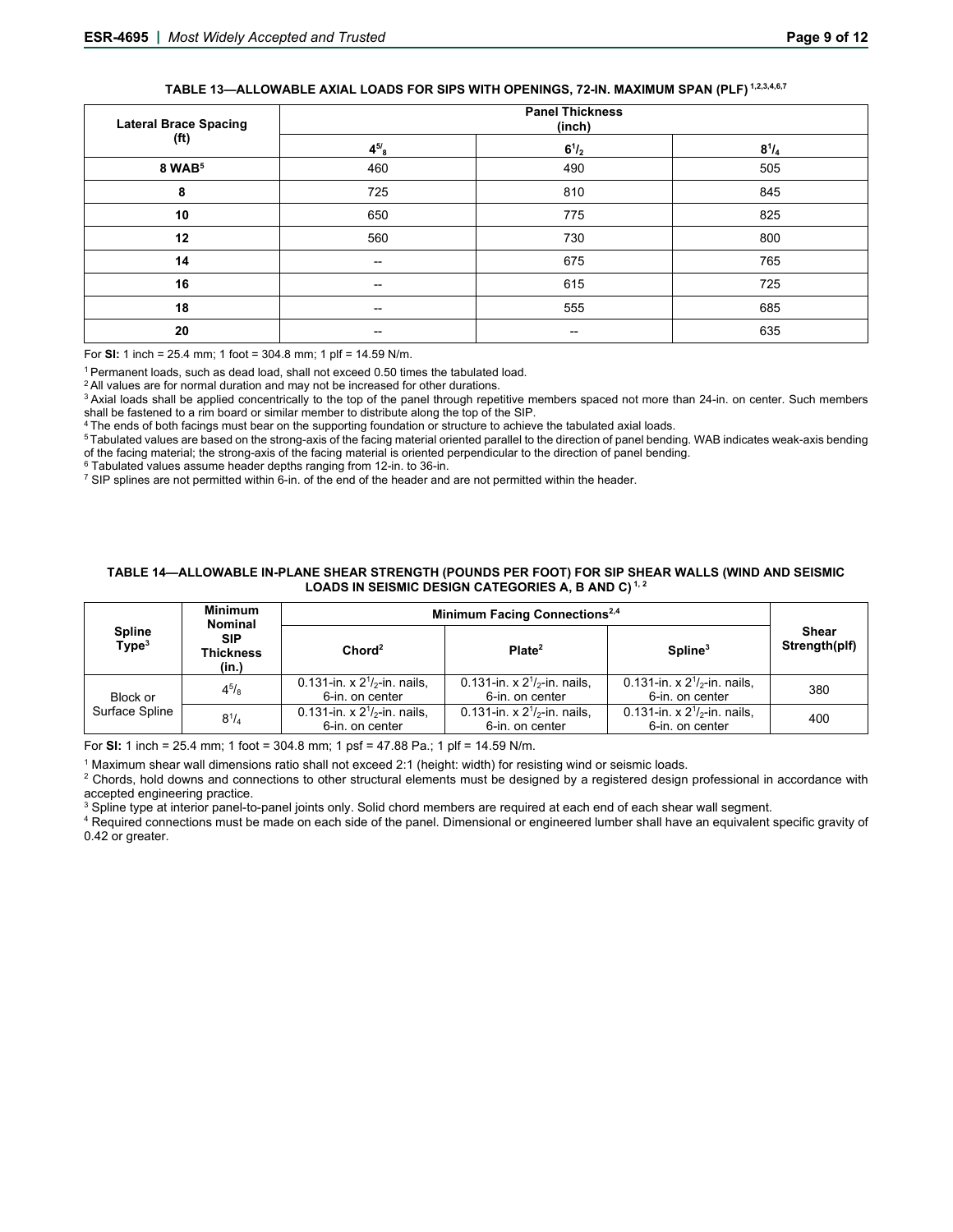#### **TABLE 15—ALLOWABLE IN-PLANE SHEAR STRENGTH FOR HORIZONTAL DIAPHRAGMS SUBJECTED TO WIND OR SEISMIC LOADING**

| <b>Minimum</b>                                  |                                                                                                                                                            | <b>Shear</b>                                                                                                                                                  |                                                                                                   |                          |                      |
|-------------------------------------------------|------------------------------------------------------------------------------------------------------------------------------------------------------------|---------------------------------------------------------------------------------------------------------------------------------------------------------------|---------------------------------------------------------------------------------------------------|--------------------------|----------------------|
| <b>Nominal SIP</b><br><b>Thickness</b><br>(in.) | Surface Spline <sup>1</sup><br>(Figure 3b)                                                                                                                 | <b>Boundary</b><br><b>Support Element</b><br>(Figure 3c)                                                                                                      | <b>Interior</b><br>Support Spline <sup>2,3</sup><br>(Figure 3a)                                   | <b>Strength</b><br>(plf) | Max. Aspect<br>Ratio |
| $8 - 1/4$                                       | 0.131-in. x $2^{1}/2$ -in. nails,<br>6-in. on center<br>$\frac{7}{16}$ -in. x 3-in.<br><b>OSB Surface Spline</b>                                           | 10-in. length, 0.190-in.<br>shank diameter, 0.255-in.<br>thread $o.d., 2.750-in.$<br>thread length, 0.625-in.<br>head diameter SIP screw.<br>6-in. on center  | 0.131-in. x $2^{1}/2$ -in. nails,<br>6-in. on center                                              | 265                      | 3:1                  |
|                                                 | 0.131-in. x $2^{1}/2$ -in. nails.<br>4-in, on center<br>$\frac{7}{16}$ -in. x 3-in.<br><b>OSB Surface Spline</b>                                           | 10-in. length, 0.190-in.<br>shank diameter, 0.255-in.<br>thread o.d., $2.750$ -in.<br>thread length, 0.625-in.<br>head diameter SIP screw,<br>4-in, on center | 0.131-in. x $2^{1}/2$ -in. nails,<br>4-in. on center                                              | 330                      | 3:1                  |
|                                                 | 0.131-in. x $2^{1}/2$ -in. nails,<br>2-in. on center, two rows<br>staggered $\frac{3}{8}$ -in.<br>$\frac{7}{16}$ -in. x 3-in.<br><b>OSB Surface Spline</b> | 10-in. length, 0.190-in.<br>shank diameter, 0.255-in.<br>thread $o.d., 2.750-in.$<br>thread length, 0.625-in.<br>head diameter SIP screw,<br>3-in, on center  | 0.131-in. x $2^{1}/_{2}$ -in. nails,<br>2-in. on center, two rows<br>staggered $\frac{3}{8}$ -in. | 575                      | 3:1                  |

For **SI:** 1 inch = 25.4 mm, 1 PLF = 14.59 N/m

1 Surface or block spline only at interior panel-to-panel joints. Specified fasteners are required on both sides of panel joint through the top surface only, as shown in Figure 3b.

<sup>2</sup>Interior support spline shall be solid lumber 11/<sub>2</sub>-inch-wide minimum and have a specific gravity of 0.42 or greater. Specified fasteners are required through both facings as shown in Figure 3c.

3 Attachment of panels to interior supports is the responsibility of the designer and are not included with the shear strength capacities in this table.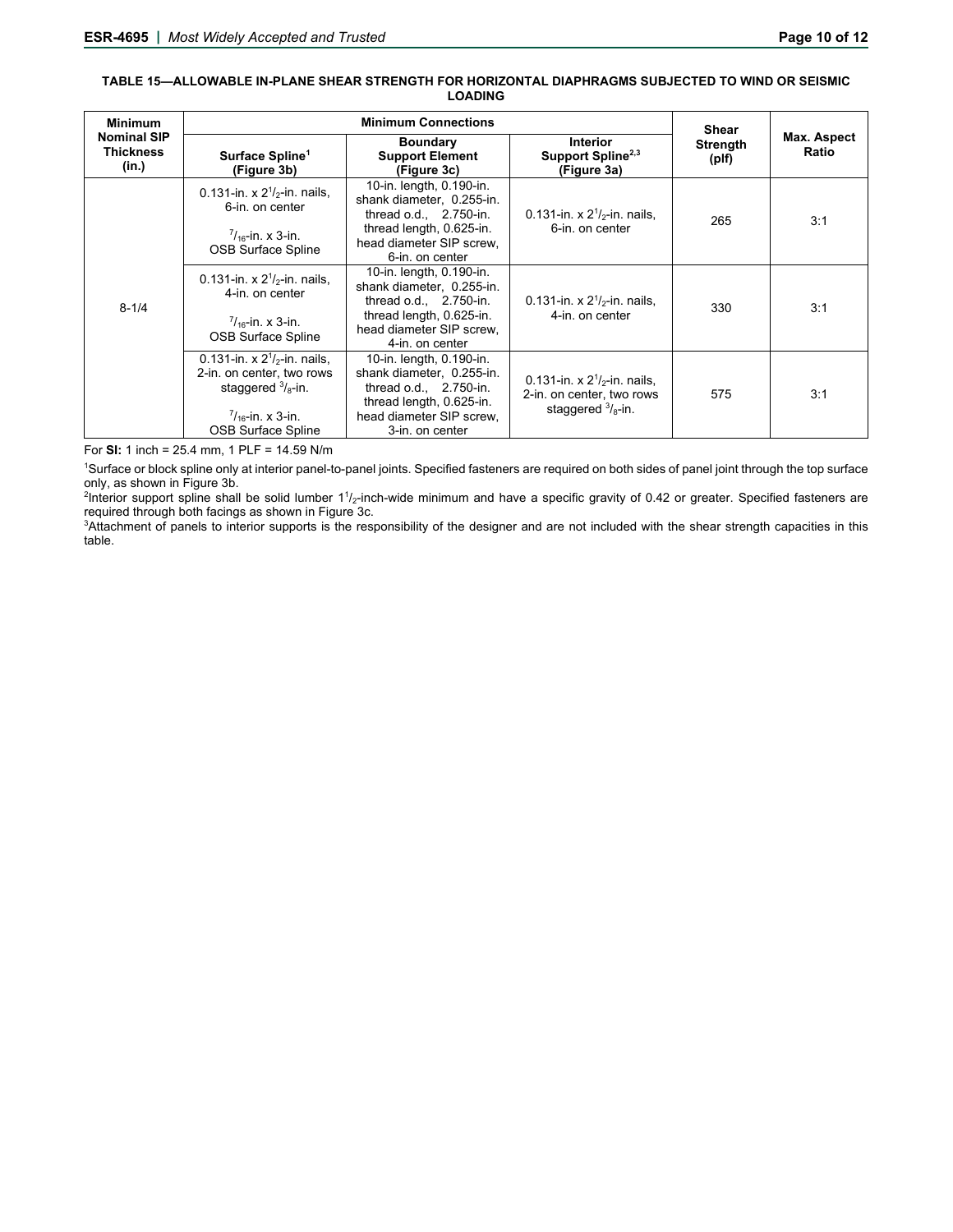# **TABLE 16—COMPONENT MATERIAL SOURCES**

| Facing                                                                                                                                       | Core                                                                                                                     | <b>Adhesive</b>                                                                                        |  |  |
|----------------------------------------------------------------------------------------------------------------------------------------------|--------------------------------------------------------------------------------------------------------------------------|--------------------------------------------------------------------------------------------------------|--|--|
| Louisiana-Pacific Corporation<br>Sagola, MI<br>Distributed by:<br>Viking Forest Products, LLC<br>7615 Smetana Lane<br>Eden Prairie, MN 55344 | Atlas Molded Products,<br>A Division of Atlas Roofing Corporation<br>8240 Byron Center Road SW<br>Byron Center, MI 49315 | Ashland, LLC<br>5475 Rings Road<br>Dublin, OH 43017                                                    |  |  |
| Norbord, Inc.<br>1 Toronto Street. Suite 600<br>Toronto ON, Canada M5C 2W4                                                                   | Benchmark Foam, Inc.<br>401 Pheasant Ridge Drive<br>Watertown, SD 57201                                                  | <b>DuPont Specialty Products</b><br>200 Larkin Center<br>1501 Larkin Center Drive<br>Midland, MI 48674 |  |  |
| Tolko Industries, Ltd.<br>3203 30 <sup>th</sup> Avenue<br>Vernon BC, Canada V1T 6M1                                                          | Carpenter Foam<br>1021 E Springfield Road<br>High Point, NC 27263                                                        |                                                                                                        |  |  |
|                                                                                                                                              | Creative Packaging Company<br>6301 Midland Industrial Drive<br>Shelbyville, KY 40065                                     |                                                                                                        |  |  |
|                                                                                                                                              | Insulfoam, a Carlisle Company<br>1507 Sunburst Lane<br>Mead, NE 68041 (I-41)                                             |                                                                                                        |  |  |
|                                                                                                                                              | lowa EPS Products, Inc.<br>5554 N.E. 16th Street<br>Des Moines, IA 50313                                                 |                                                                                                        |  |  |
|                                                                                                                                              | OPCO, Inc.<br>P.O. Box 101<br>Latrobe, PA 15650                                                                          |                                                                                                        |  |  |
|                                                                                                                                              | Plymouth Foam<br>1 Southern Gateway Drive<br>Gnadenhutten, OH 44629                                                      |                                                                                                        |  |  |
|                                                                                                                                              | Polar Industries, Inc.<br>32 Gramar Avenue<br>Prospect, CT 06712                                                         |                                                                                                        |  |  |
|                                                                                                                                              | Powerfoam Insulation<br>Division of Metl-Span LTD.<br>550 Murray Street, Highway 287<br>Midlothian, TX 76065             |                                                                                                        |  |  |
|                                                                                                                                              | Thermal Foams, Inc.<br>2101 Kenmore Avenue<br>Buffalo, NY 14207                                                          |                                                                                                        |  |  |